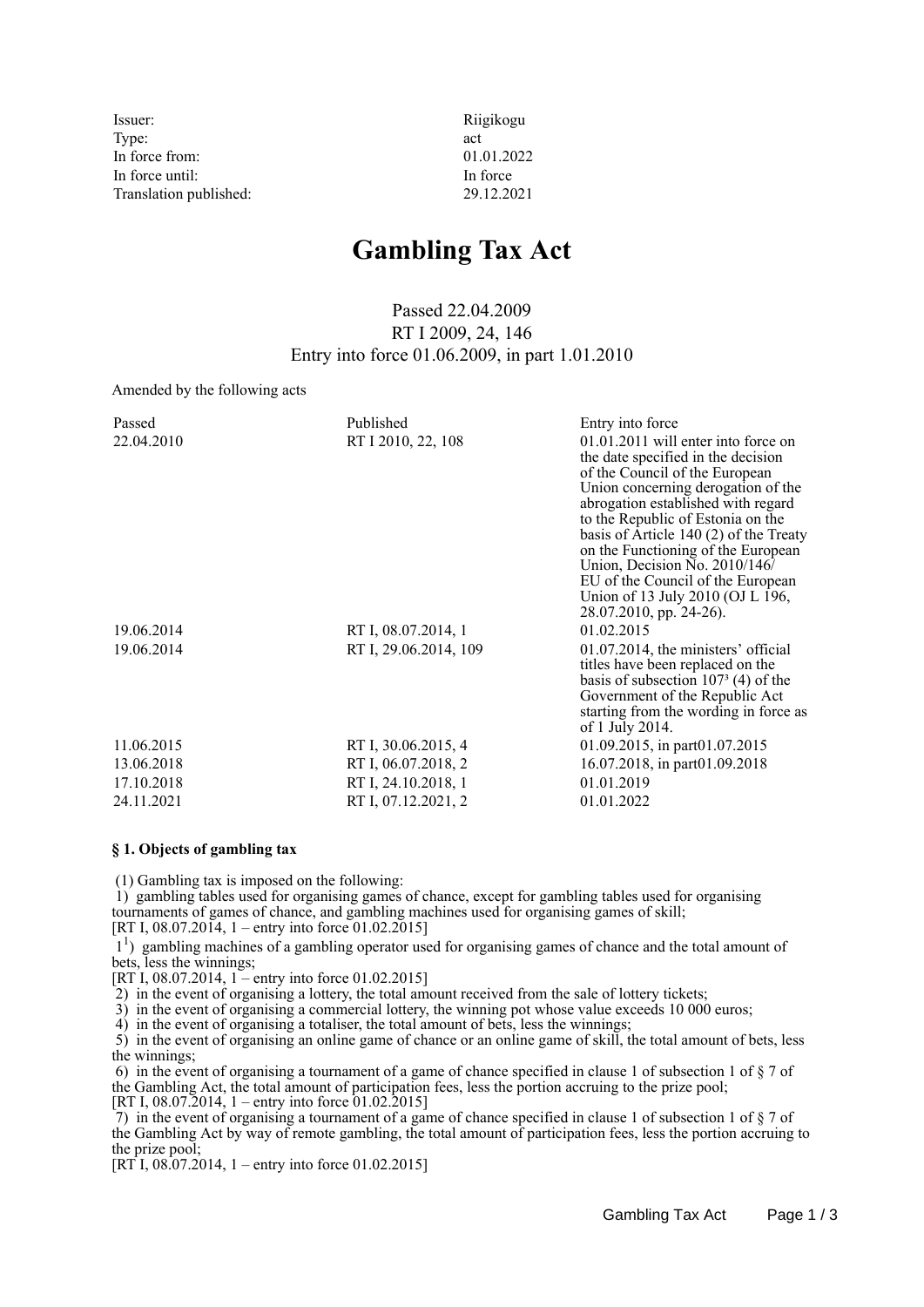8) in the event of organising a tournament of a game of chance specified in clause 2 of subsection 1 of § 7 of the Gambling Act, the total amount of participation fees;

[RT I, 08.07.2014, 1 – entry into force  $01.02.2015$ ] 9) in the event of organising a tournament of a game of chance specified in clause 2 of subsection 1 of  $\S 7$  of the Gambling Act by way of remote gambling, the total amount of participation fees. [RT I, 08.07.2014, 1 – entry into force 01.02.2015]

(2) Upon defining gambling and the types thereof, this Act is follows the Gambling Act.

### **§ 2. Payers of gambling tax**

Gambling tax is paid by gambling operators.

#### **§ 3. Period of taxation**

(1) The period of taxation with gambling tax is the calendar month.

 (2) In the event of organising a commercial lottery, the period of taxation is the period during which the commercial lottery is organised, starting on the first day set out in the rules of the game for placing bets and ending on the final day for distributing winnings as set out in the rules of the game.

 (3) In the event of organising a tournament of a game of chance, the period of taxation is the period during which one tournament of a game of chance is organised, starting on the first day of accepting the participation fees set out in the rules of tournament of the game of chance and ending on the day when the acceptance of participation fees set out in the rules of tournament of the game of chance is terminated.

#### **§ 4. Declaration and payment of gambling tax**

 (1) The gambling operator submits a gambling tax return to the Tax and Customs Board and pays gambling tax by the fifteenth date of the calendar month following the period of taxation. [RT I, 08.07.2014, 1 – entry into force 01.02.2015]

(2) [Repealed – RT I, 08.07.2014, 1 – entry into force 01.02.2015]

 (3) The gambling tax return must be submitted also in the event of absence of the amounts specified in clauses  $2$  and  $4-9$  of subsection 1 of  $\S$  1 of this Act. [RT I, 08.07.2014, 1 – entry into force 01.02.2015]

 (4) The forms of gambling tax returns and the instructions for filling them in will be established by a regulation of the minister responsible for the field.

#### **§ 5. Decision concerning payment of gambling tax**

[Repealed – RT I, 08.07.2014, 1 – entry into force 01.02.2015]

#### **§ 6. Tax rate**

The rates of gambling tax are the following:

1) 1278.23 euros per gambling table;

 $[\overline{RT} 1 2010, 22, 108 - \overline{entry} \text{ into force } 01.01.2011]$ 

 2) 300 euros per gaming machine used for organising a game of chance and 10 per cent of the total bets made on the gaming operator's gambling machines of games of chance, less the winnings;

[RT I,  $\overline{08.07.2014}$ , 1 – entry into force 01.02.2015]

3) 31.95 euros per gambling machine of game of skill;

 $[KT I 2010, 22, 108 - entry into force 01.01.2011]$ 

4) 18 per cent of the amount provided for in clause 2 of subsection 1 of  $\S$  1;

5) 18 per cent of the amount provided for in clause 3 of subsection 1 of § 1;

6) 5 per cent of the amount provided for in clause 4 of subsection 1 of  $\frac{8}{3}$ 1;

7) 5 per cent of the amount provided for in clause 5 of subsection 1 of  $\S 1$ ;

8) 5 per cent of the amount calculated on the basis of clauses 6-9 of subsection 1 of § 1 of this Act.

 $[\hat{RT} I, 08.07.2014, 1 -$  entry into force 01.02.2015]

#### **§ 7. Receipt and use of gambling tax**

(1) Gambling tax is paid into the state budget.

(2) The following expenses are provided for in the state budget:

 1) to the Cultural Endowment of Estonia – in an amount the size of which corresponds to 47.8 per cent of the proceeds planned from gambling tax and of which 60.6 per cent is allocated to cultural buildings and 3.8 per cent is allocated to the development of the creative work of teachers of the fine arts and folk culture specialisations;

 $(2)$ –5) [Repealed – RT I, 07.12.2021, 2 – entry into force 01.01.2022]